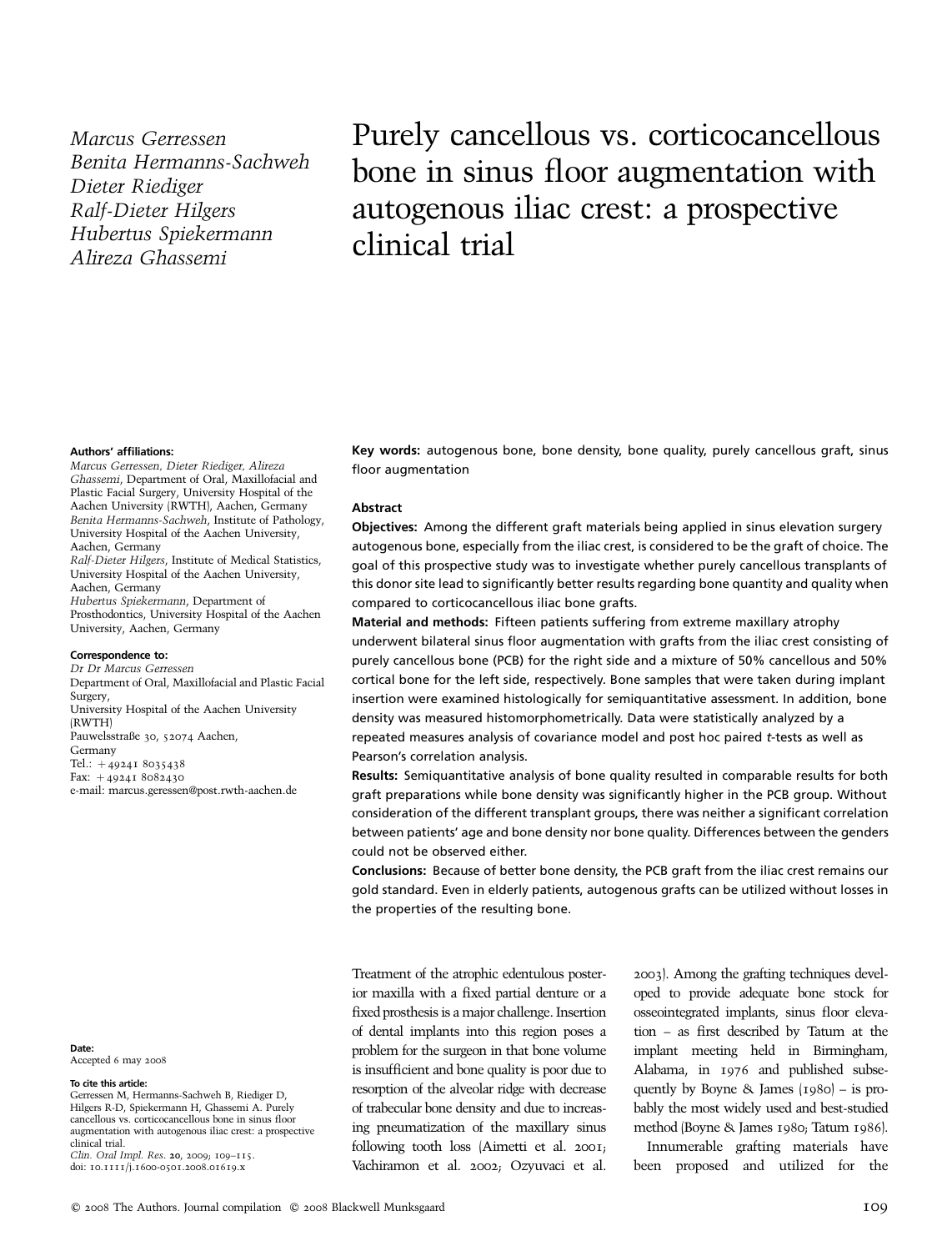augmentation procedure including allografts, xenografts, alloplastic materials as well as composite grafts composed of different types of transplants and even tissueengineered bone (Yildirim et al. 2000; Schimming & Schmelzeisen 2004; Szabo et al. 2005; Serra E Silva et al. 2006). However, in spite of the continuous development of bone-substitute technologies, the autogenous bone graft is currently still considered the gold standard (Haas et al. 1998; Jensen et al. 1998; Lundgren et al. 1999; Yildirim et al. 2000; Jakse et al. 2001; Karabuda et al. 2001; Allegrini et al. 2003) due to its superiority in osteoinductivity, osteoconductivity and nonimmunogenecity (Moy et al. 1993; Triplett & Schow 1996; Serra E Silva et al. 2006). Particularly, autogenous spongiosa is regarded to be of high biological value (Jensen et al. 1990, 1998; Tidwell et al. 1992; Lazzara 1996; Jakse et al. 2001).

The most common extraoral donor site for autogenous bone grafts is the ilium. In the past, iliac crest bone transplants turned out to be highly suitable for maxillary augmentation, especially when large amounts of both cancellous and cortical bone are needed (Chanavaz 1990; Khoury 1999; Jakse et al. 2001; Karabuda et al. 2001). In order to reduce the donor site morbidity compared with the conventional technique, Caminiti et al. (1999) suggested the use of a power-driven trephine penetrating the bone through a stab incision to the periosteum for the procurement of the iliac bone. Thus, up to  $3.2 \text{ cm}^3$  of bone can be obtained. For the traditional open approach, the overall incidence of complications is estimated at 8–10% (Younger & Chapman 1989; Kline & Wolfe 1995).

Although there are numerous donor sites available for autogenous bone grafts, such as the proximal tibiae offering a suitable alternative to harvest large amounts of spongiose bone (Jakse et al. 2001), cancellous bone from the iliac crest still remains the graft of choice for sinus elevation surgery (Lazzara 1996). In general, the ilium contains a higher quantity of cortical compared with cancellous bone. Therefore, we investigated in a prospective clinical trial the effect of a purely cancellous iliac bone graft on the resulting bone quantity and bone quality of the recipient site when compared with a mixture of 50% spongiosa and 50% cortical bone for grafting.

# Material and methods

# **Patients**

The purpose of this investigation was to obtain information on the resulting bone characteristics of different preparations of iliac crest grafts. Fifteen patients, nine women and six men, their age ranging from 38.9 to 72.4 years (mean 54.9 years) were recruited into this study. All suffered from a severely atrophic posterior maxilla with a residual crest height of  $\lt$ 5 mm (2.3 mm on average). In all study participants, a bilateral sinus elevation procedure was carried out with autogenous bone grafts from the anterior iliac crest using pure spongiosa to elevate the respective right-sided sinus floors (purely cancellous bone side  $=$  PCB side), whereas the respective left sides were augmented with a mixture of 50% cancellous and 50% cortical bone (corticocancellous bone  $side = CCB \text{ side}$ . Ten patients showed maxillary atrophy of such an extent that onlay bone grafting with corticocancellous grafts harvested from the anterior ilium became necessary in addition to sinus lifting. None of the selected patients showed clinical or radiological signs of maxillary sinusitis preoperatively and during surgery sinus mucosa appeared to be free of inflammation in all of them.

## Surgical procedure and harvesting of the bone samples

All augmentation procedures took place under general anesthesia. The operation technique for the sinus floor elevations corresponded to Tatum's classical description (Tatum 1986). Simultaneously with maxillary exposure, a bone graft was harvested from the anterior iliac crest by a second surgical team. Starting with a skin incision in the direction of the tension lines 3–4 cm cranial to the anterior superior iliac spine, the abdominal muscles were divided by sharp dissection, and then the iliac crest and the inner surface of the iliac ala were exposed over a length of about 5–6 cm. Subsequent to completion of the osteotomy to the desired size, a corticocancellous block graft was removed with preservation of the outer cortical layer and further cancellous bone was collected from the adjacent marrow space using appropriately sized Volkmann's spoons. After the cancellous bone had been carefully divided

from the block graft, both the cortical graft and the spongiosa were particulated in a Tessier bone mill (Stryker-Leibinger, Freiburg, Germany) separately from each other. With the aid of a 20 ml syringe, a mixture of equal parts of the particulated cancellous and the particulated cortical bone was produced and used as graft material for the newly created space between the bony sinus floor and the Schneiderian membrane on the left side (CCB side). In contrast to this, the right-sided sinuses were, respectively, augmented with PCB (PCB side). In cases  $(n = 10)$  in which the advanced maxillary atrophy made an additional onlay grafting necessary, the harvested corticocancellous block graft was first segmented into smaller bone blocks, which were trimmed and adjusted to the buccal and/or the crestal contour of the alveolar ridge before they were fixed by miniscrews. The remaining bone gaps were filled with spongiosa.

Provided there were no known allergies and no general contraindications, clindamycin at a dosage of 600 mg three times per day for 1 week and 180 mg gentamicin once daily for 3 days were given intravenously as antibiotic prophylaxis. All sutures intraorally and at the hip were removed on the 10th postoperative day. During the first 7–10 days, nutrition was provided via a thin nasogastral feeding tube. Patients were not allowed to blow their nose and advised to administer decongesting nose drops (xylometazoline 0.1%) five to six times per day in both nasal cavities over a period of 2 weeks. They were also instructed not to wear their maxillary prosthesis for at least 14 days.

During implant surgery after a mean healing time of 5.2 months (range: 4–7.3 months), at least one bone biopsy from each augmented maxillary sinus was taken using a trephine burr with an inner diameter of 2 mm and an outer diameter of 3 mm (Fig. 1). The drill speed was defined to be 800 rounds per minute. After fixation in a 3.5% formaldehyde solution, the bone samples were forwarded to the Institute of Pathology of the Aachen University Hospital for histological examination.

## Histology and histomorphometry

Histological sections were prepared in the longitudinal direction of the specimens and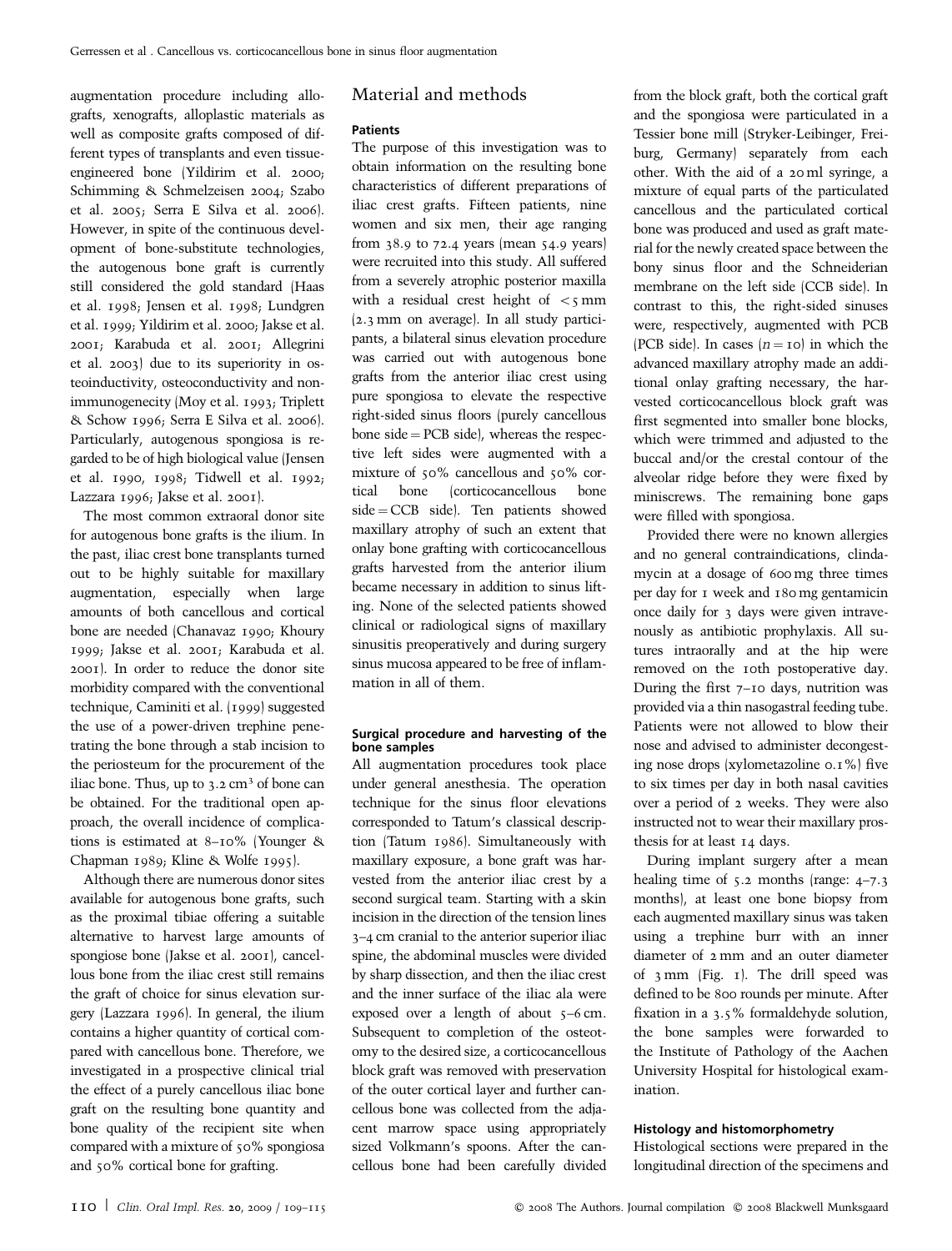

Fig. 1. Longitudinal section of a bone cylinder with hematoxylin–eosin staining at  $\times$  4 objective magnification.



Fig. 2. Histological slide with Ladewig's trichrome stain revealing bone trabecula containing osteocyte lacunae with vital osteocytes (yellow arrows). The trabecula are covered by a sparse seam of osteoblasts providing bone apposition (red arrows). In between, fibrosed marrow spaces (black arrows). At  $\times$  16 objective magnification.

they were stained with hematoxylin–eosin and Ladewig's trichrome in the customary manner (Fig. 2). From these bone sections, bone quality, as well as bone density were assessed. For ascertaining bone quality a semiquantitative assessment scheme was used, which is composed of the following four evaluation criteria (Schultze-Mosgau et al. 2001): (1) inflammatory signs, (2) cell content and degree of maturation of the bone, (3) signs of bone remodeling and osteoid formation and (4) proportion of cellular elements in the trabecular spaces. According to the histological findings, a value ranging from one point to three points (in case of 'inflammatory signs' with a negative sign) was assigned to each feature, resulting in a quality index. Thus, a higher score of quality index indicates better bone quality (Table 1).

In order to determine bone density defined as the percentage proportion of mineralized tissue to the entire tissue, a

#### Table 1. Assessing criteria and points system for semiquantitative analysis of bone quality (bone quality index)

| Histological criteria                             | Intensity  | Points value* |
|---------------------------------------------------|------------|---------------|
| Inflammatory signs                                | None       | 0             |
|                                                   | Little     | $-1$          |
|                                                   | Moderately | $-2$          |
|                                                   | Much       | $-3$          |
| Cell content and degree of maturation of the bone | None       | $\Omega$      |
|                                                   | Little     |               |
|                                                   | Moderately | 2             |
|                                                   | Much       |               |
| Signs of bone remodeling and osteoid formation    | None       |               |
|                                                   | Little     |               |
|                                                   | Moderately |               |
|                                                   | Much       |               |
| Cellular elements in the trabecular spaces        | None       | O             |
|                                                   | Little     |               |
|                                                   | Moderately | 2             |
|                                                   | Much       | 3             |

\*In not clear findings half points were given.

computer-based histomorphometric analysis system was utilized comprising a Zeiss light microscope (model diaplan, Carl Zeiss MicroImaging GmbH, Göttingen, Germany), connected to a personal computer via a charged coupled device camera, and the analysis software Leica QWin (Leica Mikrosysteme Vertriebs GmbH, Bensheim, Germany). With the camera's live image being displayed on the PC screen, the sections of each sample were first surveyed at a magnification of  $\times$  40 in order to identify the pristine sinus bone and the possible onlay bone graft. Then they were scrutinized at a magnification of  $\times$  160. Areas on the slides with bone of the original sinus floor or parts of the onlay bone graft were not included for analysis. In 50 visual fields per augmented sinus, the area of mineralized tissue within the measuring frame of  $229,456.7 \mu m^2$  determined by the software was measured. For this purpose, all bony structures within the frame were outlined with the mouse cursor whereupon the included area was colored, calculated and added up automatically by the software (Fig. 3). Subsequently, the sum of all measured areas was placed in proportion to the overall area of the 50 measuring frames and, thus, bone density was determined.

## Statistical analysis

In addition to descriptive data analysis, a repeated measures analysis of a covariance model was fitted to study the effect of the grouping factor gender and the covariables healing time and age on the



Fig. 3. Screenshot of the working window of the Leica QWin software used during determination of the bone area: after the trabecula have been outlined by the mouse cursor in their entire circumference, they are dyed green and their area is ascertained automatically by the software.

treatment-dependent observations of the bone quality and bone density. Moreover, we used post hoc paired t-tests to compare the difference in bone quality and bone density resulting from the intraindividual treatment applications. P-values resulting from the statistical test that fell below the 5% margin were considered as significant. Statistical computations were performed using the Statistical Analysis System (SAS) software and the Statistical Package for Social Sciences (SPSS), version 14, under Windows XP.

# Results

## Clinical observations

In none of the patients did postsurgical complications such as wound infection, infection of the graft, major bleeding or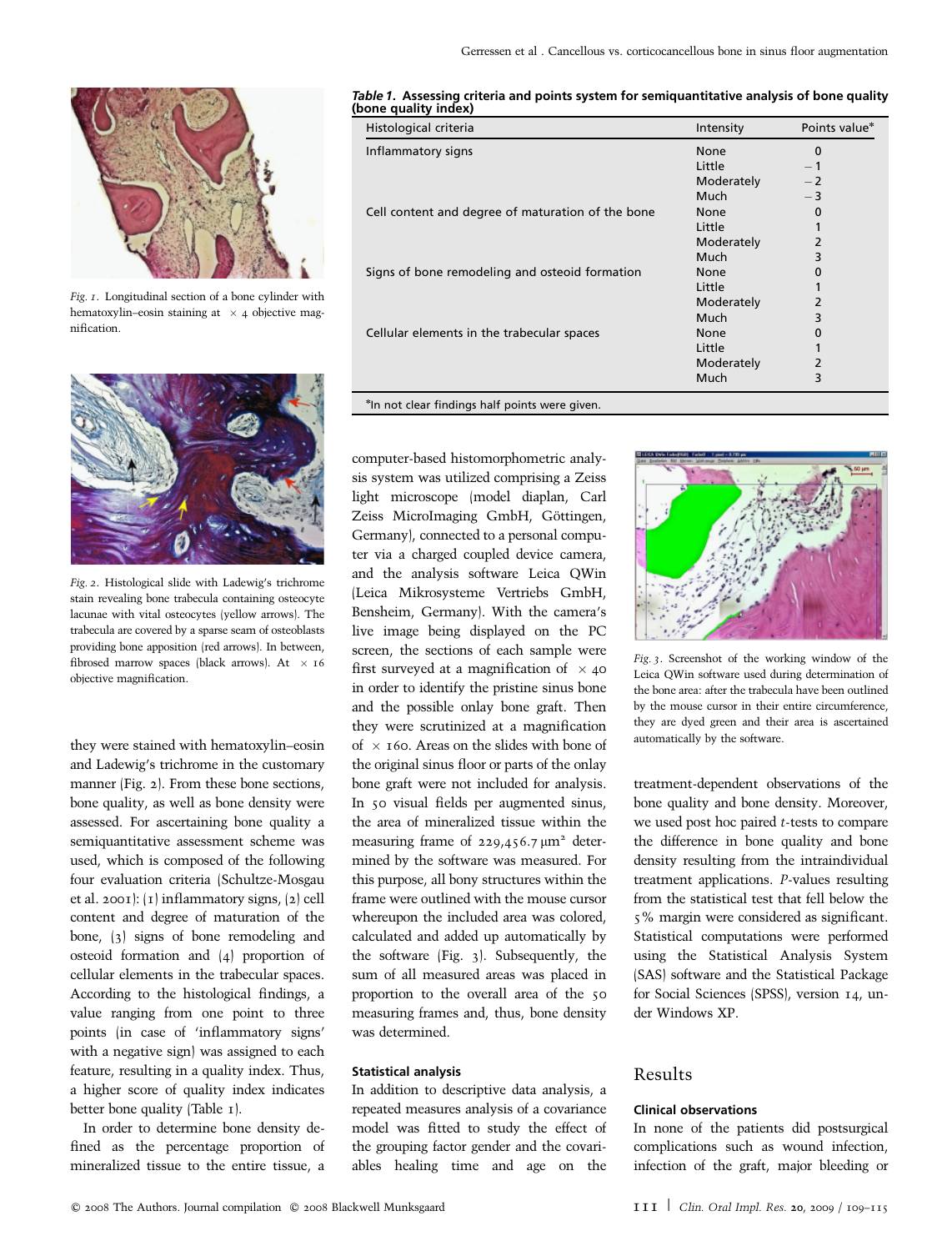Gerressen et al . Cancellous vs. corticocancellous bone in sinus floor augmentation

| Case<br>no.    | Age<br>(years) | Healing time<br>(months) | Bone density(%)                      | Bone quality<br>(points)             |                    |                    |
|----------------|----------------|--------------------------|--------------------------------------|--------------------------------------|--------------------|--------------------|
|                | Gender         |                          | Purely cancellous<br>bone (PCB) side | Corticocancellous<br>bone (CCB) side | <b>PCB</b><br>side | <b>CCB</b><br>side |
| $\mathbf{1}$   | 43.25<br>w     | $\overline{4}$           | 22.63                                | 29.08                                | $\overline{4}$     | 2.5                |
| $\overline{2}$ | 46<br>w        | 5                        | 60.37                                | 30.78                                | 5                  | 5                  |
| 3              | 72.4<br>m      | 5                        | 23.78                                | 26.04                                | 5.5                | 6                  |
| 4              | 66.8<br>m      | 4.4                      | 36.27                                | 28.18                                | 2.5                | 4.5                |
| 5              | 43.1<br>m      | 6                        | 52.32                                | 32.22                                | 4.5                | 3.5                |
| 6              | 60.6<br>W      | 4.3                      | 31.30                                | 25.22                                | 5.5                | 6.5                |
| 7              | 62.75<br>W     | 6                        | 42.91                                | 28.89                                | 3.5                | 4.5                |
| 8              | 57.75<br>W     | 4.2                      | 44.90                                | 39.48                                | 2.5                | 3.5                |
| 9              | 54.16<br>w     | 7.3                      | 44.21                                | 29.79                                | 4                  | 3.5                |
| 10             | 38.9<br>m      | 6                        | 43.94                                | 25.68                                | 2.5                | 5                  |
| 11             | 48.4<br>m      | 4.3                      | 24.84                                | 25.13                                | 6.5                | 5                  |
| 12             | 64.3<br>W      | 6.4                      | 26.98                                | 31.70                                | 4                  | 4.5                |

persisting swelling occurr. In all cases proper wound healing of both oral and iliac wounds could be observed. The hospitalization time ranged from 5 to 12 days, with a mean of 7 days. Although during surgery, a small perforation of the Schneiderian membrane that was, respectively, closed primarily with absorbable sutures had taken place in two sinuses, neither clinical nor radiological signs of a maxillary sinusitis were noted in the postoperative course. With regard to donor site morbidity at the iliac crest, none of the study participants experienced residual complaints like sensory disturbances of the lateral femoral cutaneous nerve or gait problems. At the time of implantation, all patients were fully recovered.

In one case, the bone samples removed from one side were too small to enable a representative examination. In another two patients, the bone volume of one maxillary side was insufficient for implant placement, which is why no bone biopsies could be performed. In fact, one side had been elevated with PCB, whereas the maxillary side concerned in the second case had been augmented with a mixture of cortical and cancellous bone. Thus, three of the 15 operated patients could not be included in the analysis, so that the final data processing was confined to the remaining 12 patients. (As the values for bone quality and bone density of the three patients' respective other side are within the simple standard deviation of the 12 evaluated patients' data, they can be left out without distorting the result.)

## Histological and histomorphometric analysis

On the whole, both types of transplant, the purely cancellous and the corticocanellous one, result in reliably good bone quality suitable for osseointegration of dental implants (Table 2). In no case was a marked inflammation of the grafted bone observed, and the degree of bone maturation covered a range from at least acceptable to almost excellent (Fig. 4).

The repeated measures ANCOVA model indicated no significant effect of age  $(P = 0.3004)$ , healing time  $(P = 0.7895)$ and gender  $[P = 0.6598]$  on the difference of the bone quality as well as on the mean individual bone quality levels (age:  $P = 0.4965$ , healing time:  $P = 0.6527$  and gender  $P = 0.5855$ . The t-test for paired



Fig. 4. Histological section of the purely cancellous bone side of patient no. 2 with vital spongy bone trabecula enclosing plenty of osteocytes with their lacunae. Only sporadically inflammatory cells (black arrow). hematoxylin–eosin stain,  $\times$  16 objective magnification.

data applied on the differences in bone quality does not indicate any treatment differences  $(P = 0.3822)$ . Thus, the calculated quality index is marginally more high for the CCB side, but the difference compared with the PCB side is not statistically significant (Fig. 5).

Similarly, bone density turned out very well in both kinds of transplant, with a minimum of 22.6% in the PCB side and 25.1% in the CCB side, while the maxiumum values ranged between 39.5% in the CCB side and  $>60\%$  in the PCB side (Table 2, Fig. 6). Moreover, no significant effect of age  $(P = 0.2160)$ , healing time  $(P = 0.2756)$  and gender  $(P = 0.9508)$  was found on the difference of the bone density as well as on the mean individual bone density levels (age:  $P = 0.3141$ , healing time:  $P = 0.4118$  and gender:  $P = 0.4984$ . The t-test for paired data applied on the differences in bone density results in a P-value of 0.0219 and thus shows significant treatment differences. The mean bone density differs by  $-15.55$  to  $-1.491$  (95%) confidence interval).

In summary, both graft types provide comparably good results with regard to bone quality, whereas the PCB transplant is distinctly superior concerning the resulting bone density. These findings are neither dependent on gender nor on healing time or on age.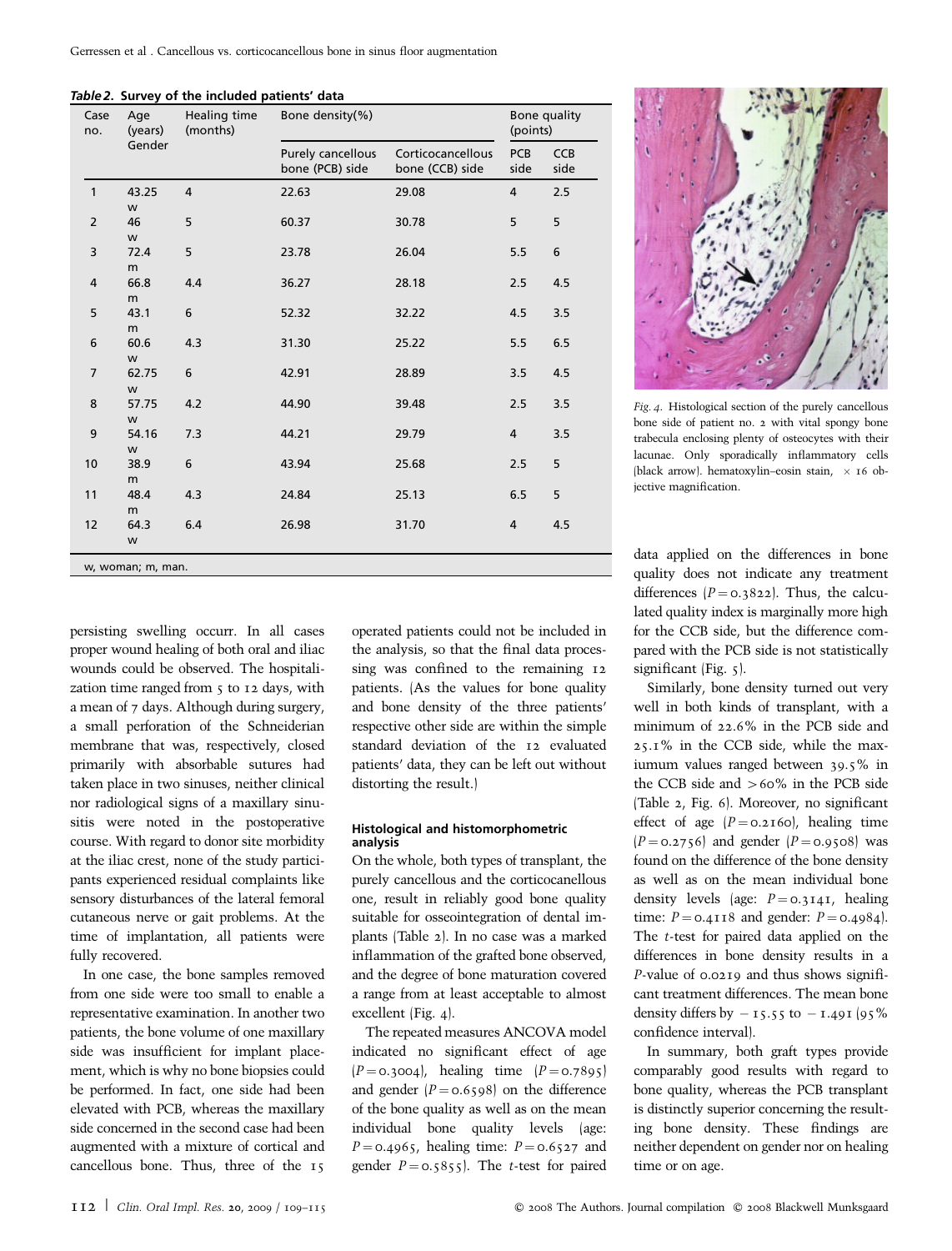



Fig. 5. Boxplots for comparison of the quality indices (in points), respectively, calculated for the purely cancellous bone (PCB) side and the corticocancellous bone (CCB) side.



Fig. 6. Comparative presentation of bone density arisen for the purely cancellous bone (PCB) and the corticocancellous bone (CCB) side.

#### Further statistical analyses

In an additional step, we focused on the autogenous iliac graft as such without differentiating between the above-mentioned two preparations. For this purpose, we performed the statistical analysis on the mean values out of both sides for bone quality and bone density. There was no significant gender difference in bone density or in quality (Table 3). Rather, the confidence intervals suggest equality of these two characteristics in both genders.

As far as age dependence is concerned, our data did not yield any significant correlation either for bone density (Pearson's correlation coefficient  $r = -0.33$  (Fig. 7) or for quality  $(r = 0.23)$  (Fig. 8). The analogous applies to the dependence of bone density on healing time  $(r = 0.3)$  (Fig. 9). Regarding the relationship between healing time and bone quality, no significant

| <i>Table</i> 3. The influence of gender on bone density and bone quality |
|--------------------------------------------------------------------------|
|--------------------------------------------------------------------------|

|                                   | Sex |                        | Mean value Standard deviation T-test |  |                                 |
|-----------------------------------|-----|------------------------|--------------------------------------|--|---------------------------------|
|                                   |     |                        |                                      |  | P-value 95% confidence interval |
| Bone density Male 31.8%           |     |                        | 7.3                                  |  | $0.498$ [-6.6; 12.6]            |
|                                   |     | Female 34.9%           | 7.4                                  |  |                                 |
| Bone quality Male 4.55 points 1.1 |     |                        |                                      |  | $0.565$ $[-0.37; 0.37]$         |
|                                   |     | Female 4.18 points 1.0 |                                      |  |                                 |

correlation was found either  $(r = -0.18)$ (Fig. 10).

On balance, bone quality as well as bone density turned out to be stable within the examined age interval from 38.9 to 72.4 years and, furthermore, they remain almost constant over a period from about 4 to 7 months after surgery. The bone graft properties are not gender specific.

# Discussion

The primary purpose of this investigation was to prospectively examine the effect of different preparations of iliac bone grafts on the histological and histomorphometrical bone outcome in sinus lift surgery. As a second important issue, the properties of autogenous bone grafts with regard to healing time, age dependence and gender specifity were analyzed. Thus, precise information about the merits as well as the possible disadvantages of autogenous bone grafting could be obtained.

Bone-substitute materials as an alternative to autogenous bone grafting have been enjoying growing popularity over the past years, particularly in connection with sinus floor elevation surgery, as the harvesting of autogenous bone is said to be inextricably associated with donor site impairment and patient discomfort (Younger & Chapman 1989; Kline & Wolfe 1995; Yildirim et al. 2000; Szabo et al. 2005). Innumerable examinations have been performed in order to compare these substitute materials with autogenous bone with regard to different aspects.

Szabo et al. (2005) reported encouraging results with the  $\beta$ -tricalcium phosphate graft ( $\beta$ -TCP) Cerasorb<sup>®</sup> (Curasan AG, Kleinostheim, Germany). In a prospective multicenter study, bilateral sinus floor augmentation was performed on 20 selected patients using  $\beta$ -TCP on the experimental side and autogenous bone on the control side. In the histological and

histomorphometric examination of bone biopsies taken after 6 months of healing during implantation, no statistically significant difference was observed between the b-TCP side and the control side concerning the quantity and the rate of ossification so that the authors concluded Cerasorb® to be a satisfactory graft material. However, in four of the 20 cases bone density was markedly lower on the side grafted with b-TCP as a result of an inflammatory reaction in one case and a delayed resorption of the alloplastic material in the remaining three cases.

Comparable results were obtained by Suba et al. (2006) in a similarly structured study performed in 17 edentulous patients. Similarly, the authors observed that graft biodegradation was significantly slower on the experimental side grafted with b-TCP. A further investigation by Zerbo et al. (2004) confirmed this delayed rate of bone formation of b-TCP in comparison with autologous bone and, in contrast to the other studies, found a significantly lower bone density for the test side with  $\beta$ -TCP. Considering this, it remains unclear whether dental implants should already be inserted after a graft healing time of 6 months as recommended by the advocates of this alloplastic bone-replacing material (Horch et al. 2004; Suba et al. 2006).

Another popular and widely used bonesubstitute material is the xenogenic Bio-Oss<sup>®</sup> (Geistlich, Wolhusen, Switzerland) comprising bovine bone from which all organic components have been extracted. This inorganic bone material also distinguishes itself through slow resorption and thus delayed formation of new mature bone as compared with autogenous bone grafts. In a prospective investigation of sinus floor augmentations with a mixture of Bio-Oss<sup>®</sup> and venous blood in 11 patients, Yildirim et al. (2000) observed new bone formation of on average 14.7% after 6.8 months, whereas the xenogenic Bio-Oss<sup>®</sup> granules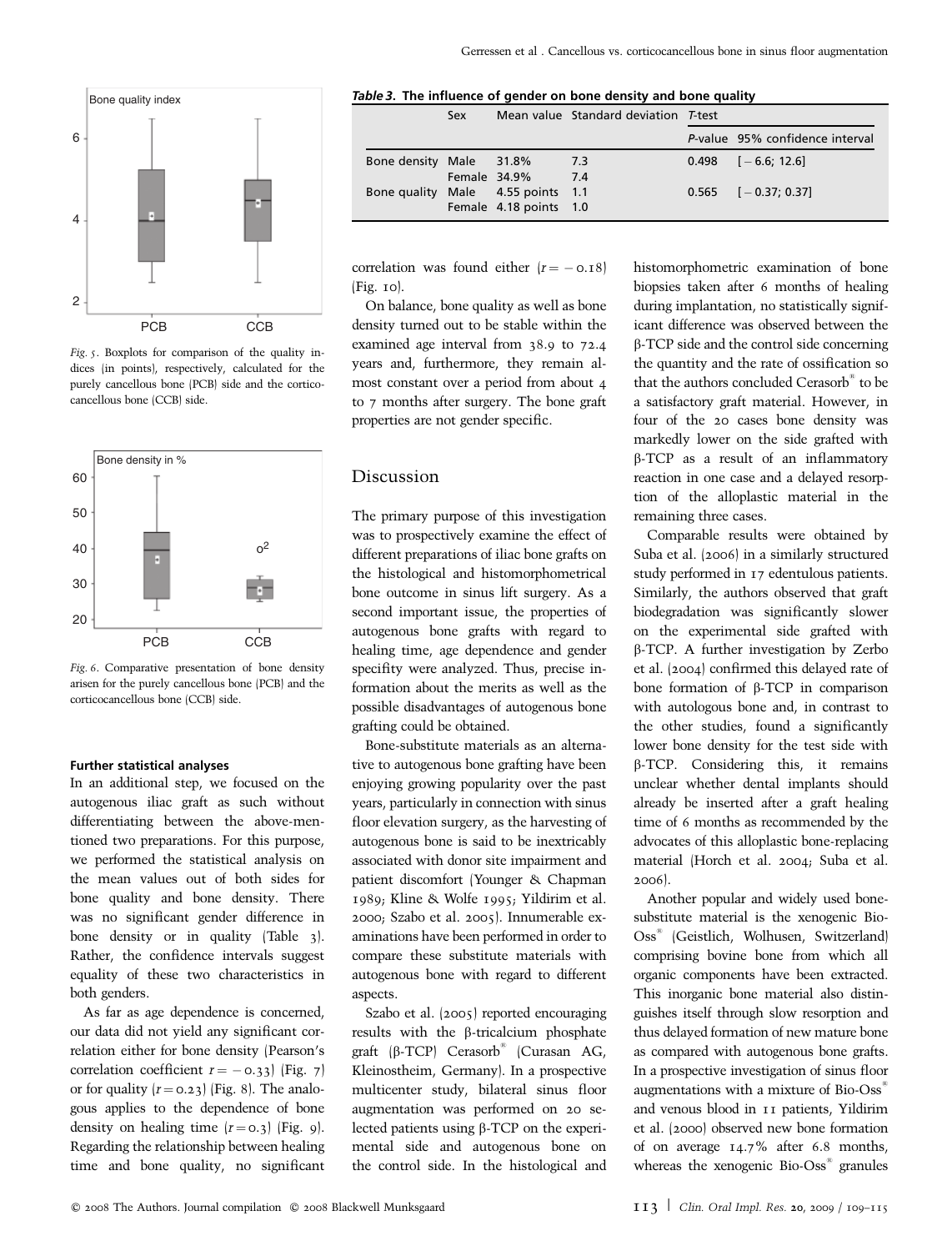

Fig. 7. Relationship between mean bone density and patients' age revealing no significant correlation  $(r = -0.33)$ .



Fig. 8. Points cluster for illustration of the relation between mean bone quality and patients' age not being statistically significant  $(r = 0.23)$ .

held an area of 29.7% in the measured specimens (Yildirim et al. 2000). Other authors even report that residues of anorganic bovine bone particles were still histologically detectable after 4 years (Karabuda et al. 2001).

In contrast to the above observations, our data suggest that there are no significant changes in bone density or quality over a period of 4 to 7 months after grafting with autogenous iliac bone and there is a suitable amount of vital bone for anchorage of dental implants within this time interval.

Contrary to our expectations, neither bone density nor quality was age- or gender dependent, so that general factors, influencing bone metabolism, do not appear to have the same importance in jaw bone as in the rest of the skeletal system. Similar observations have already been described in previous studies (Friberg et al. 2001; Smolka et al. 2006).



Fig. 9. Points cluster showing no significant dependence of mean bone density on healing time for the time interval examined  $(r = 0.3)$ .



Fig. 10. No significant correlation between mean bone quality and healing time  $(r = -0.18)$ .

There are only a few studies published similar to our report concerning the resulting bone quantity or the quality of different preparations of autogenous bone. Thorwarth et al. (2005) studied 57 patients receiving sinus floor augmentations with autogenous bone from different donor sites (Thorwarth et al. 2005). At the recipient sites, a difference in mineralization was observed depending on the origin of the transplants and even 6 months after grafting the recipient site bone could be assigned to its origin. In a similar manner, we obtained varying results for the different preparations of our grafts from the iliac crest. The purely cancellous graft seems to result in a significantly higher bone density, which means that the PCB graft induces better new bone formation, leading to a narrower network of mineralized tissue and, consequently, to a larger bone surface for implant incorporation. The values determined for bone density correspond to those obtained for autogenous bone grafts in the above-mentioned works (Zerbo

et al. 2004; Szabo et al. 2005; Suba et al. 2006).

Unlike this, the outcome with regard to bone quality is comparably good for both types of transplant. Thus, irrespective of the graft composition the resulting bone allows the insertion and osseointegration of dental implants, which is the ultimate treatment goal. Likewise, in the literature, the autogenous graft is regarded to have the best prognosis as an implant site (Kent & Block 1989; Yildirim et al. 2000). Nevertheless, due to the significantly higher bone density and bone quality comparable to the CCB transplant, the PCB graft may have a better osteogenetic potential as it provides a higher amount of osteoinductive and osteoconductive material in the recipient site. This assumption has to be examined in a further investigation concerning the long-term survival of the inserted implants.

However, neither bone density nor bone quality enables us to draw conclusions about the final bone stock. We refrained from measuring the height of bone regeneration in the panoramic X-rays because they would have led to lack of information due to two dimensionality. As an alternative, CT scans or DVTs would have provided more reliable information. Another possibility to detect the amount of bone formation would have consisted in direct measurement of the removed bone specimens, but not all samples were removed in the maximum possible amount. Instead, we relied on the surgeons' impressions during implant insertion: in none of the cases included in the analysis did the surgeons observe a marked difference between the PCB and the CCB side regarding the resulting amount of bone. Of course, this observation remains rather subjective.

In conclusion, our investigation confirms that autogenous bone graft is an excellent graft in sinus elevation surgery irrespective of whether a purely cancellous graft or a mixture containing cortical bone is used. However, due to its significantly better outcome concerning bone density PCB from the iliac crest remains our gold standard. A healing time of 4–7 months until implant insertion seems to be appropriate. In elderly patients, maxillary sinus surgery with autogenous iliac grafts is possible with good outcomes irrespective of gender.